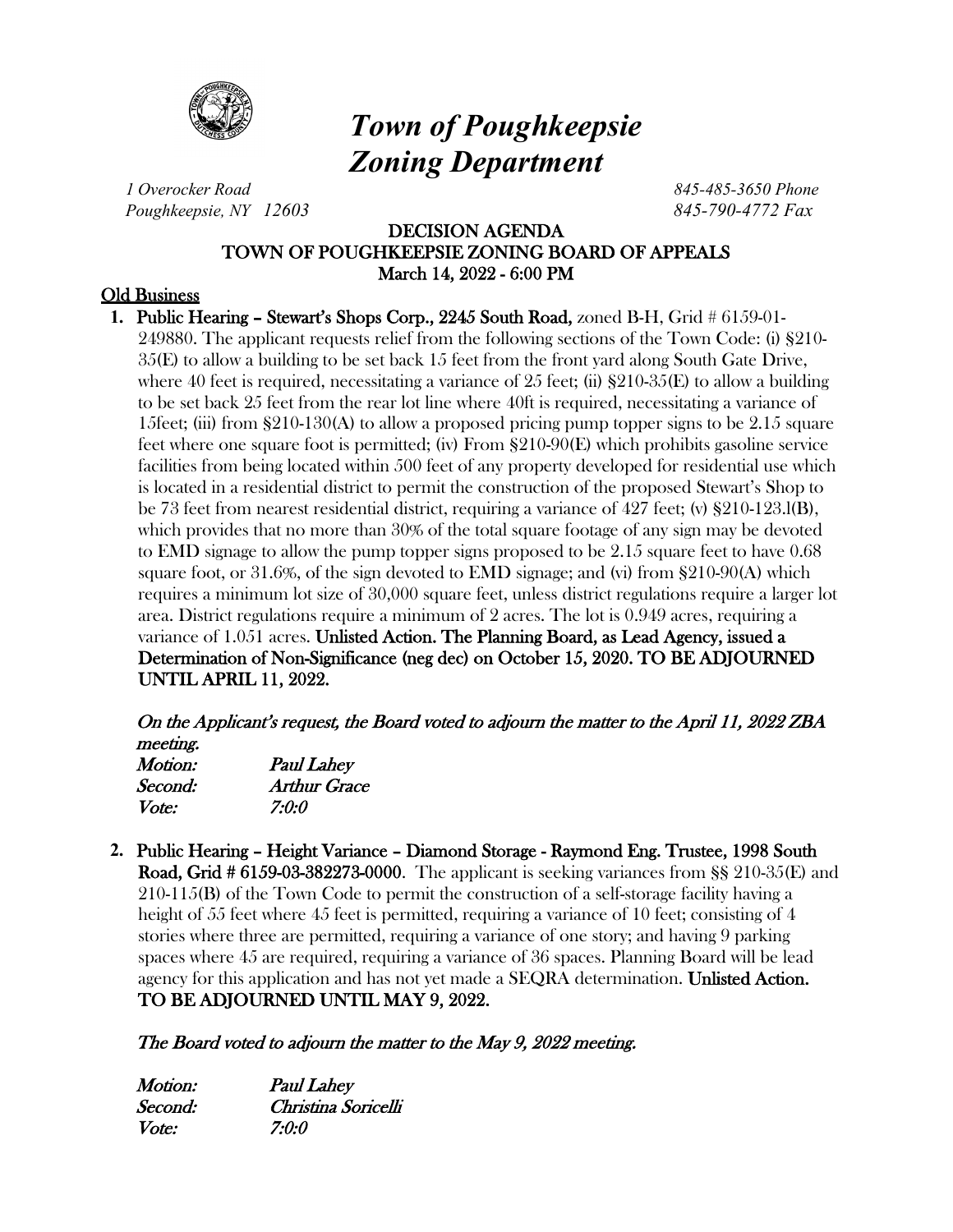#### **3.** Public Hearing – McDonald's Corp., 2585 South Road, Grid # 6060-02-968700-0000. The applicant is seeking the following variances:

- i. The McDonald's application concerns a leasehold area within a larger parcel, Hudson Plaza. The addition of the McDonald's will require a minimum of 1279 parking spaces for the Plaza, which currently contains 1036 parking spaces. The applicant is seeking a variance from §210-92(0) of the Town Code, which requires 4.5 spaces for every 1000 square feet of gross leasable floor area, to allow 929 spaces in the plaza, requiring a variance of 348 spaces where 1279 parking spaces are required.
- ii. The applicant is seeking a variance from  $\S210-152(A)(5)(a)$  of the Town Code, which prohibits parking within a front yard setback. The parking is proposed to be set back 30 feet from the front property line where 100 feet is required, requiring a variance of 70 feet.
- iii. The applicant is seeking a variance from  $\S210-128(B)$  of the Town Code which permits only one freestanding sign, which shall advertise the name of the center only, not exceeding an area of 100 square feet, per shopping center, and the base of any such freestanding sign shall be mounted within a landscaped monument of stone, brick or other natural material as approved by the Planning Board. The site currently has 2 monument signs for the plaza. McDonald's is proposing a third freestanding sign, consisting of posts and panels (not a monument sign) and not mounted within the required materials, requiring two variances: (1) to allow a third monument sign; and (2) to allow a post and panel sign, in lieu of a monument sign.
- iv. As per  $$210-128(C)(3)$  of the Town Code, only one wall sign per store is permitted. Such signs shall not exceed 25% of the face of the store (excluding glass), up to a maximum of 100 square feet, and shall be secured flat against the face of the building. The applicant is proposing 6 wall signs, requiring a variance for 5 wall signs.
- v. The addition of the McDonald's to the Plaza will result in impervious coverage of 92.6% of the site where, as per §210-36(E) of the Town Code, such coverage shall not exceed 75% of the site, requiring a variance of 17.6%.The applicant is seeking variances from §210-16(E). Unlisted Action.

## The Board voted to adjourn Item # iii. to the April 11, 2022 meeting.

| Motion:      | <b>Paul Lahey</b>   |
|--------------|---------------------|
| Second:      | <b>Arthur Grace</b> |
| <i>Vote:</i> | 7:0:0               |

The Board voted to approve Item #s i. ii. iv (3 wall signs based on recommendation from the county) and item  $\# v$ .

| Motion:      | <b>Tony Gates</b>   |
|--------------|---------------------|
| Second:      | Christina Soricelli |
| <i>Vote:</i> | 7:0:0               |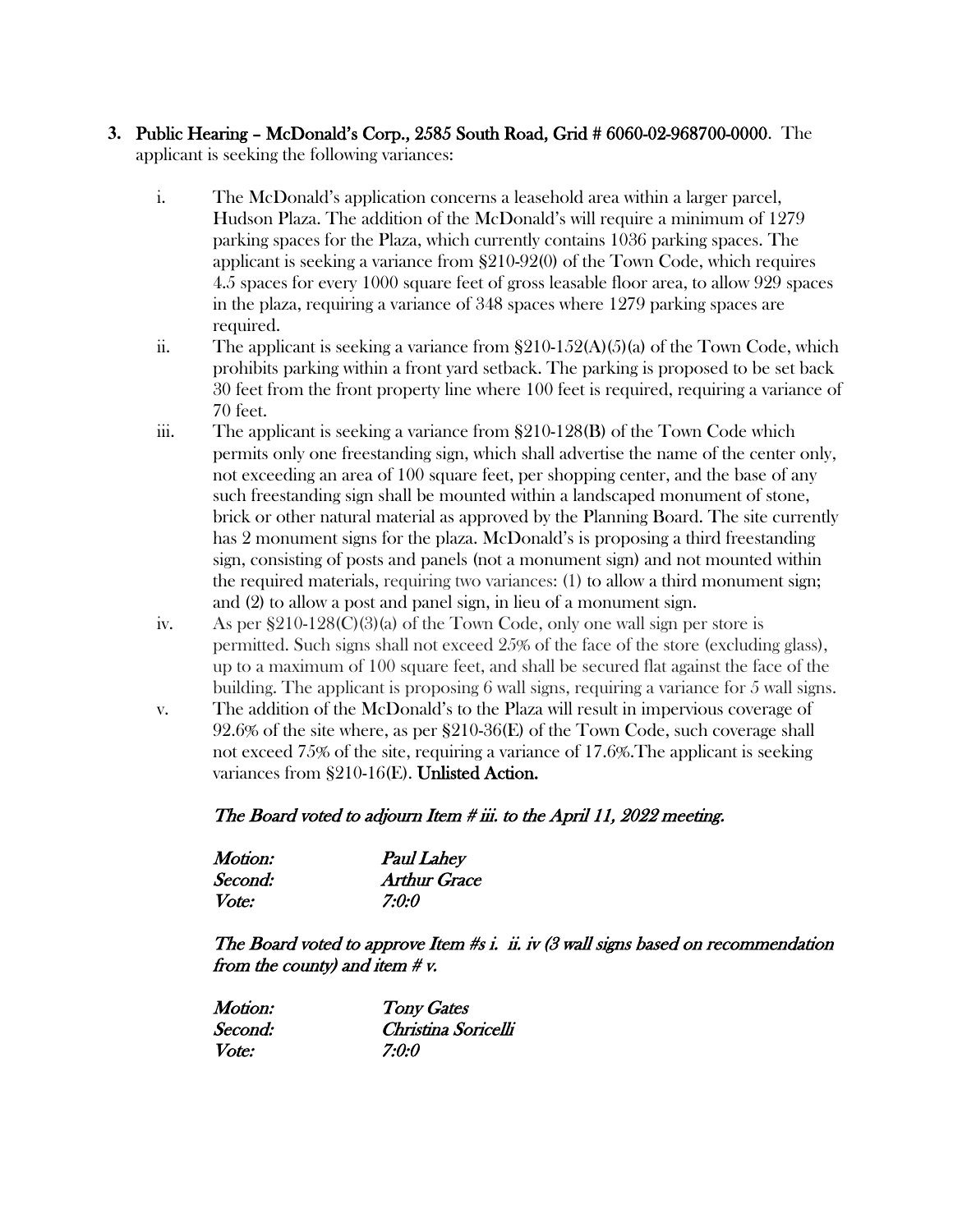#### New Business

**4. Public Hearing – Lot Line Revision – Sara Bragdon, 10 Conklin Street, Grid # 6057-07- 577875-0000**. The applicant is seeking approval from the Planning Board to subdivide her parcel into two lots. The applicant received similar variances on December 21, 2021, but, due to Dutchess County Department of Health requirements, the size of the lots has changed. In addition, a survey shows that the existing house is located approximately 21 feet from the property line, instead of 19 feet, requiring a smaller variance than previously granted.

In connection with the revised application, three area variances are required. Section  $210\n-16(E)$  of the Town Code requires that lots not served by a central sewage treatment system maintain a lot area of not less than 1 acre (43,560 square feet). The applicant is seeking a variance for proposed Lot 1 to allow it to be 37,347.62 square feet (.903 acres), requiring an area variance of 6,212.38 square feet. The applicant also is seeking a variance for proposed Lot 2 to allow it to be 28,628.24 square feet, requiring an area variance of 14,931.76 square feet. The existing single-family residence also requires a variance from §210-16(E) which requires a 30 foot front yard setback. The home is currently approximately 21 feet from the front property line, requiring a variance of 9 feet. Type II Action.

## The Board voted to grant requested variance.

| <i>Motion:</i> | Arthur Grace        |
|----------------|---------------------|
| Second:        | Christina Soricelli |
| Recused:       | Diane Levitt        |
| <i>Vote:</i>   | 7:0:0               |

**5.** Public Hearing – Sign Variance – Owner: DEMCO Properties LLC, Applicant: Joyce Stanton, C21 Hudson Valley, 531 Haight Ave., Grid # 6161-08-880785-000. The applicant is seeking a variance from §210-125(B)(1) of the Town Code to permit the installation of a second sign where only one sign is permitted. Unlisted Action.

## The Board voted Town of Poughkeepsie Zoning Board of Appeals to be the Lead Agency.

| Motion:      | <b>Paul Lahey</b>   |
|--------------|---------------------|
| Second:      | Christina Soricelli |
| <i>Vote:</i> | 7:0:0               |

The Board determined that the proposed action would not have an adverse effect on the environment and thereafter issued a negative declaration

| Motion: | <b>Paul Lahey</b>   |
|---------|---------------------|
| Second: | <b>Arthur Grace</b> |
| Vote:   | 7:0:0               |

The Board voted to grant requested sign variance.

| Motion:      | Arthur Grace        |
|--------------|---------------------|
| Second:      | Christina Soricelli |
| <i>Vote:</i> | 7:0:0               |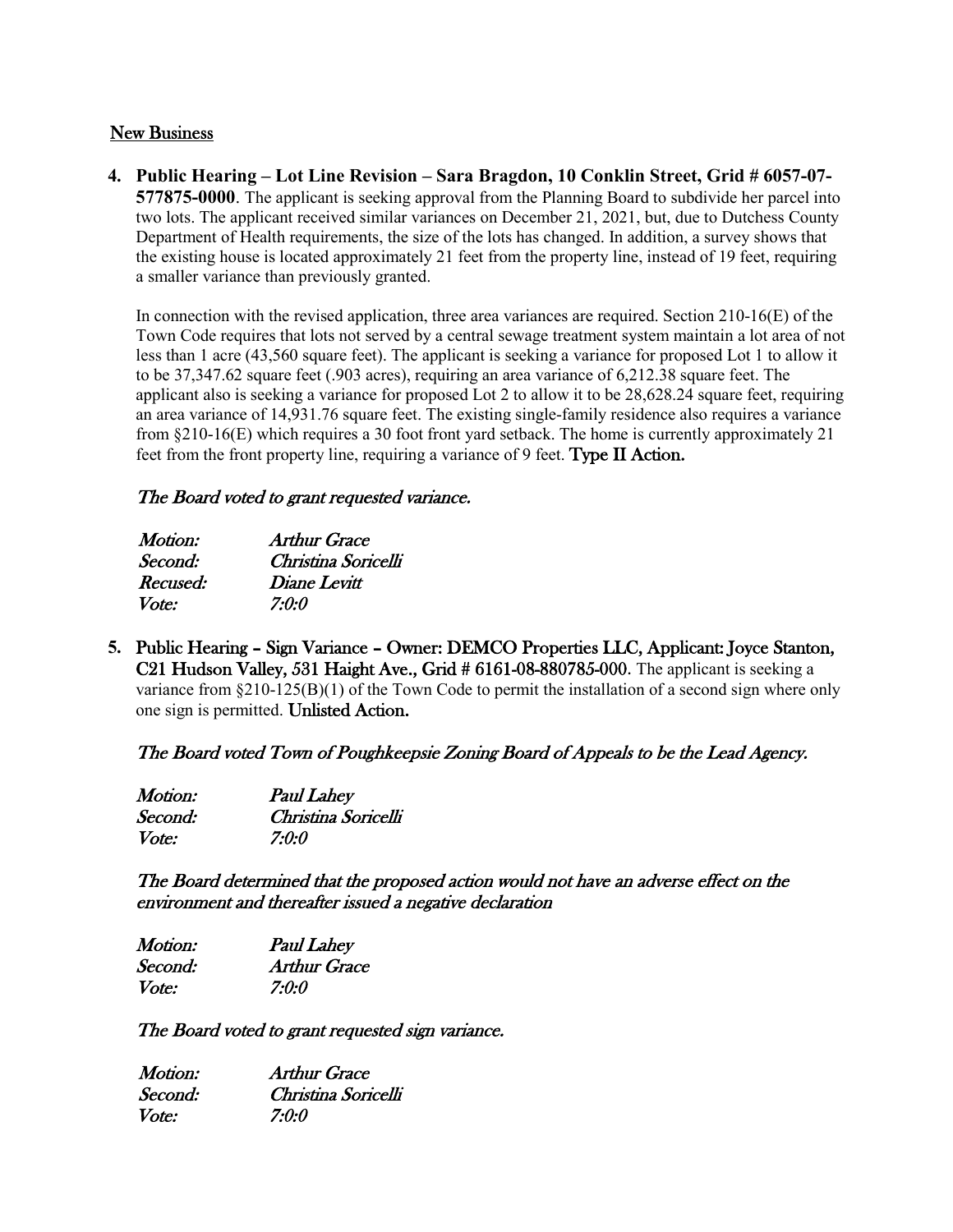**6.** Public Hearing – Second Story Addition Variance – Owner: Abdelmajeed Alnajjar, Representative: Kenneth Stickle, 1214 Dutchess Turnpike, Grid # 6362-01-302775-000. The applicant is seeking variances from  $\S210-16(E)$  of the Town Code to permit the construction of a second story on a residence that is located 9 feet from the property line on the NE side of the property and 5 feet from the line on the SW side of the property where 20 feet is required for each, requiring a variances of 11 feet and 15 feet respectively. Type II Action.

#### The Board voted to adjourn this to April 11, 2022 as the Applicant was not present at the meeting.

| <i>Motion:</i> | <b>Paul Lahey</b>   |
|----------------|---------------------|
| Second:        | Christina Soricelli |
| <i>Vote:</i>   | 7:0:0               |

**7.** Public Hearing – Verizon Wireless Use Variance – Verizon. The applicant is seeking a use variance from §210-130 of the Town Code to permit the installation of an unmanned wireless communications facility on an existing structure where this specific use or a similar use is not permitted. Unlisted Action.

## The Board voted to adjourn this to April 11, 2022.

| Motion:      | <b>Paul Lahey</b>   |
|--------------|---------------------|
| Second:      | Christina Soricelli |
| <i>Vote:</i> | 7:0:0               |

**8.** Public Hearing – Side/Front Yard Addition Variance – Owner: Lisa and Bruce Peters, 24 Marwood Drive, Grid # 6059-08-984902-000. The applicants are seeking a variance from §210-16(E), which requires front yard setbacks of 30 feet and side yard setbacks of 20 feet, to permit the construction of a front porch to be located 26.4 feet from the front property line and 17.9 feet from a side property line, requiring variances of 3.6 feet and 2.1 feet respectively. Type II Action.

## The Board voted to grant requested sign variance.

| Motion:      | Christina Soricelli |
|--------------|---------------------|
| Second:      | Arthur Grace        |
| <i>Vote:</i> | <i>7:0:0</i>        |

#### Other Business

**9.** Consideration of a Resolution Authorizing the Retention of an RF Expert for all Wireless Telecommunications applications.

The Board voted to authorize resolution for retention of an RF Expert for all wireless telecommunications applications.

Motion: Christina Soricelli Second: Phyllis Capone